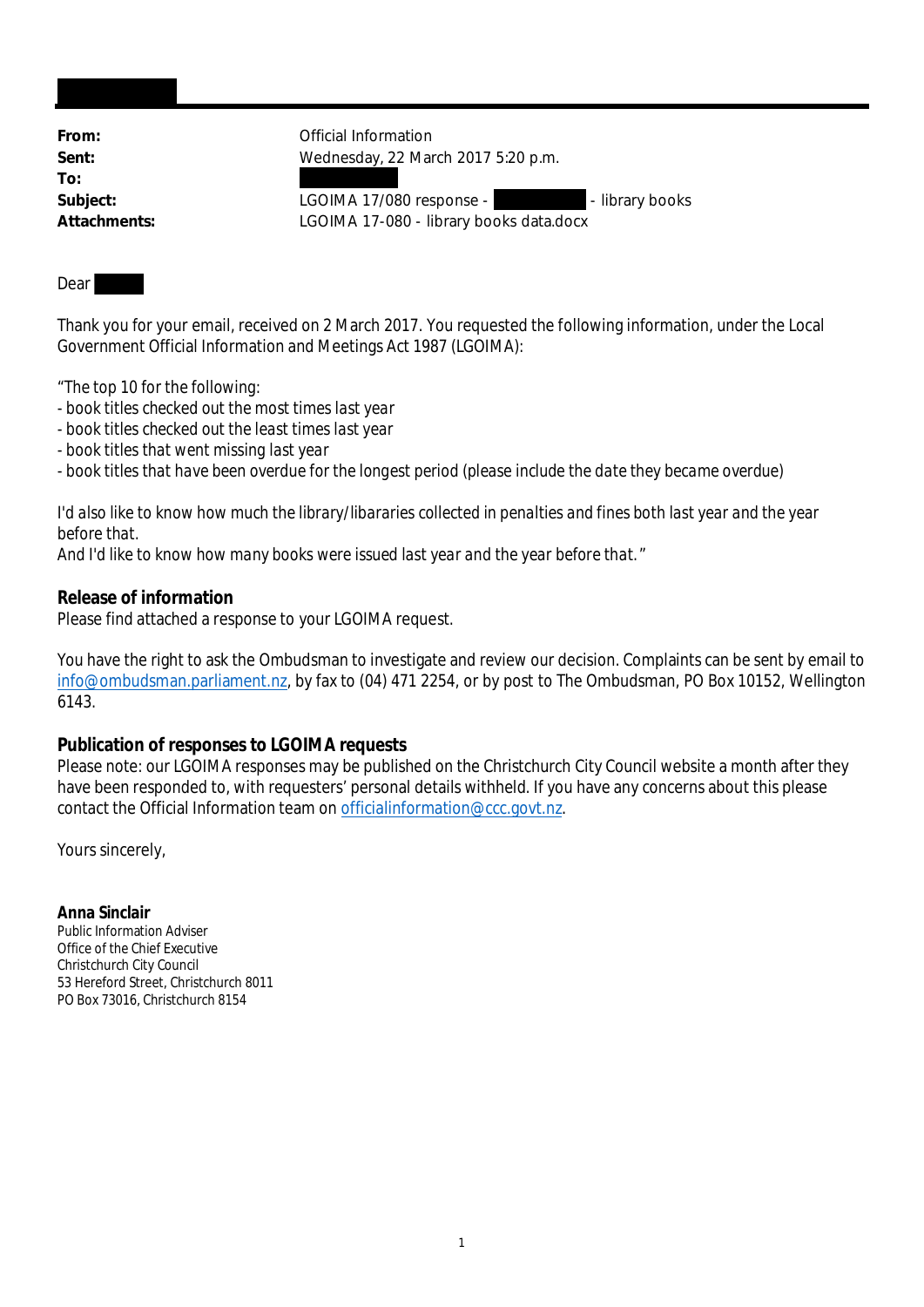LGOIMA 17/080 - Library books

**The top 10 for the following: - book titles checked out the most times last year**

We provide this information on the Libraries website at https://my.christchurchcitylibraries.com/most-popular-items-in-2016/

**- book titles checked out the least times last year**

We cannot provide an answer to this question. We hold stock to meet both the current and longer term needs of our customers, so not all books will be borrowed in any one year. There is not a way we could identify a top ten from all the books not borrowed. As nil loans they are all equally the least checked out in that timeframe.

**- book titles that went missing last year**

| <b>TITLE</b>                                                                                                   | # COPIES<br><b>MISSING</b> |
|----------------------------------------------------------------------------------------------------------------|----------------------------|
| Pretty girls / Karin Slaughter                                                                                 | 4                          |
| The curious explorer's guide to the Moominhouse                                                                | 4                          |
| The great British sewing bee: from stitch to style / Wendy                                                     |                            |
| Gardiner ; foreword by Esme Young & Patrick Grant                                                              | 4                          |
| Angelina on stage / story by Katharine Holabird ; illustrations by                                             |                            |
| <b>Helen Craig</b>                                                                                             | 3                          |
| Baa! Baa! / [written by Dawn Sirett]                                                                           | 3                          |
| Crocodile Jack / Leonie Norrington ; illustrated by Terry Denton                                               | 3                          |
| Enthralled: paranormal diversions / edited by Melissa Marr &<br>Kelley Armstrong                               | 3                          |
| Exploring time : a history of New Zealand for children / Jacquelyn<br>Arbury ; illustrated by Terry Fitzgibbon | 3                          |
| Kei te peke ahau / written by Sharon Holt ; illustrated by Deborah<br>Hinde                                    | 3                          |
| Sir Edmund Hillary: an extraordinary life: the authorised,<br>illustrated biography / by Alexa Johnston        | 3                          |
| The fiery heart: a bloodlines novel / Richelle Mead                                                            | 3                          |
| The game of mirrors / Herve Tullet                                                                             | 3                          |
| Unseen / Karin Slaughter                                                                                       | 3                          |
| Wicked business: a Lizzy and Diesel novel / Janet Evanovich                                                    | 3                          |